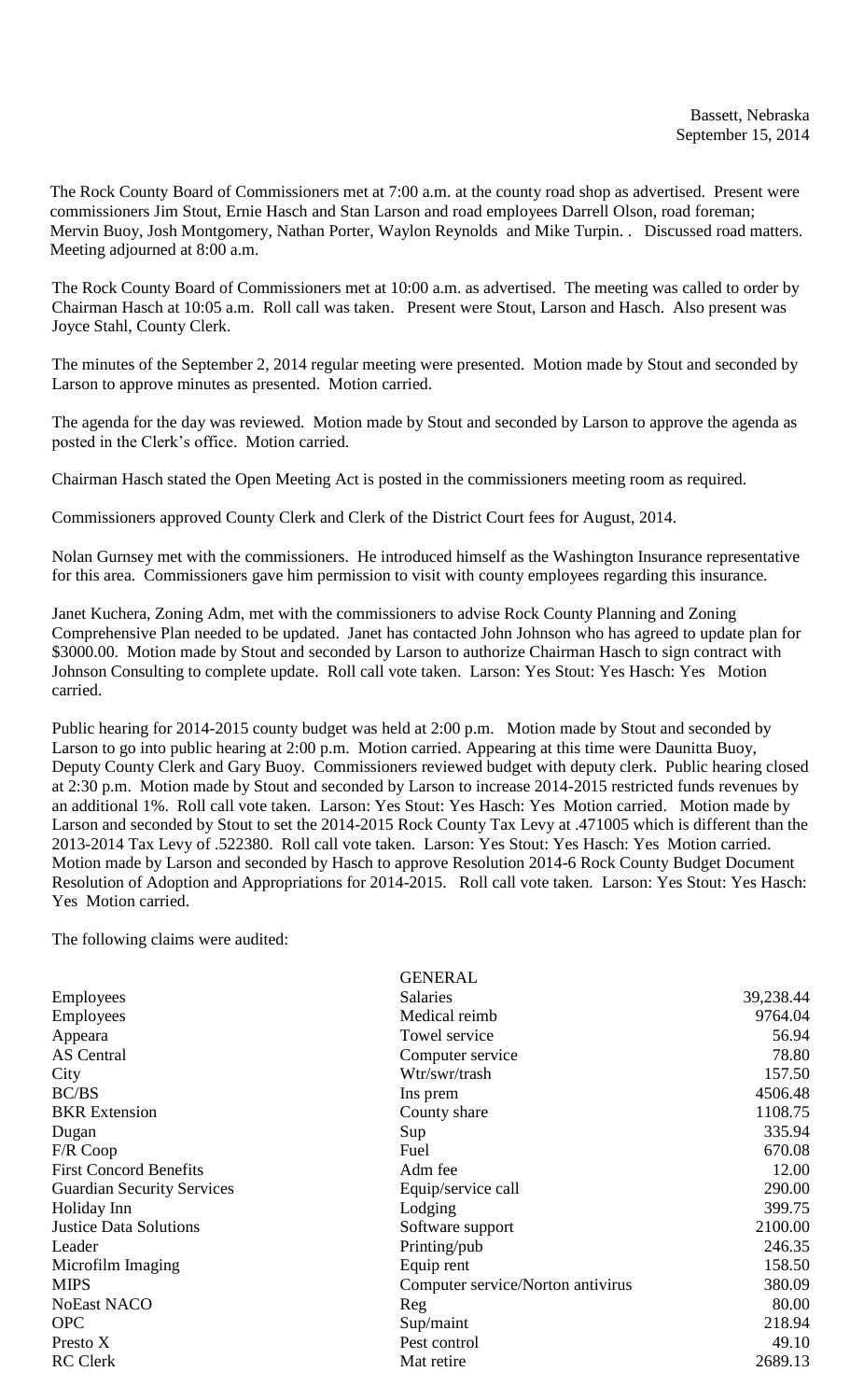| <b>RC</b> Court               | Court costs                       | 68.00             |
|-------------------------------|-----------------------------------|-------------------|
| <b>RC</b> Sheriff Trust       | Training                          | 120.00            |
| Scott's                       | Fuel                              | 20.09             |
| <b>RC</b> Clerk               | Mat soc sec                       | 3557.03           |
| Turp's                        | Sup                               | 21.05             |
| <b>US Bank</b>                | Reg/lodging/equip                 | 382.08            |
|                               | <b>ROAD</b>                       |                   |
| Road crew                     | Labor                             | 6499.24           |
| Road crew                     | Medical reimb                     | 4506.48           |
| <b>RC</b> Agronomy            | Propane                           | 342.17            |
| City                          | Wtr/swr/trash                     | 62.00             |
| <b>BBG</b>                    | <b>Batteries</b>                  | 277.90            |
| <b>Cross Trails Gravel</b>    | Gravel                            | 6822.00           |
| F/R Coop                      | Fuel                              | 7741.12           |
| <b>Frontier Diesel</b>        | Parts/rep                         | 6871.18           |
| Hradec Diesel                 | Parts                             | 218.92            |
| <b>KBR RPP Dist</b>           | Electricity                       | 15.00             |
| Krotter                       | Sup                               | 16.08             |
| Leader<br><b>NMC</b>          | Adv                               | 36.55             |
|                               | Parts/rep<br>Parts                | 8446.39<br>722.20 |
| PowerPlan<br><b>RC</b> Clerk  |                                   | 438.69            |
|                               | Mat retire                        |                   |
| W Reynolds                    | Part                              | 170.00            |
| <b>RC</b> Tire                | Tires/rep/batteries               | 1570.40           |
| Sandhill Equipment            | Sup                               | 274.76            |
| Scott's                       | Fuel                              | 1254.61           |
| <b>RC</b> Clerk               | Mat soc sec                       | 830.59            |
| Turp's                        | Sup                               | 1275.09           |
| <b>US Bank</b>                | Equip                             | 211.58            |
|                               | <b>ZONING</b>                     |                   |
| Leader                        | Adv                               | 4.80              |
|                               | <b>VISITORS PROMOTION</b>         |                   |
| <b>Bassett Lodge</b>          | Adv/wages                         | 2500.00           |
| S Kreitman                    | Metal steps                       | 250.00            |
|                               |                                   |                   |
|                               | <b>INSTITUTIONS</b>               |                   |
| NE H&H Services               | Patient care                      | 93.00             |
|                               | <b>LIBRARY</b>                    |                   |
| Employees                     | <b>Salaries</b>                   | 2777.00           |
| <b>RC</b> Clerk               | Mat retire                        | 187.45            |
| <b>RC</b> Clerk               | Mat soc sec                       | 212.44            |
|                               | <b>INHERITANCE</b>                |                   |
| <b>NPPD</b>                   | Electricity                       | 500.00            |
| <b>Other Capital Projects</b> | Fund transfer                     | 13,000.00         |
|                               |                                   |                   |
|                               | 911 EMERGENCY EQUIPMENT           |                   |
| GeoComm                       | Hardware/support/maint            | 2157.42           |
| <b>Industrial Tower</b>       | Tower rent                        | 439.34            |
|                               | OTHER CAPITAL PROJECTS            |                   |
| Capital One                   | UTV pmt                           | 225.00            |
| Karr Tuckpointing Co          | <b>Exterior Mason Restoration</b> | 27,038.00         |
|                               |                                   |                   |
|                               | <b>WEED</b>                       |                   |
| Employee                      | Salary/medical reimb              | 1439.58           |
| <b>RC</b> Clerk               | Mat retire                        | 46.47             |
| RC Sheriff                    | Fees                              | 42.19             |
| <b>RC</b> Clerk               | Mat soc sec                       | 100.57            |
| Turp's                        | Sup                               | 25.59             |
| Verizon                       | Service                           | 53.24             |
|                               | <b>AMBULANCE</b>                  |                   |
| City                          | Rent                              | 200.00            |
| <b>EMSAR</b>                  | Service/travel                    | 345.68            |
|                               |                                   |                   |